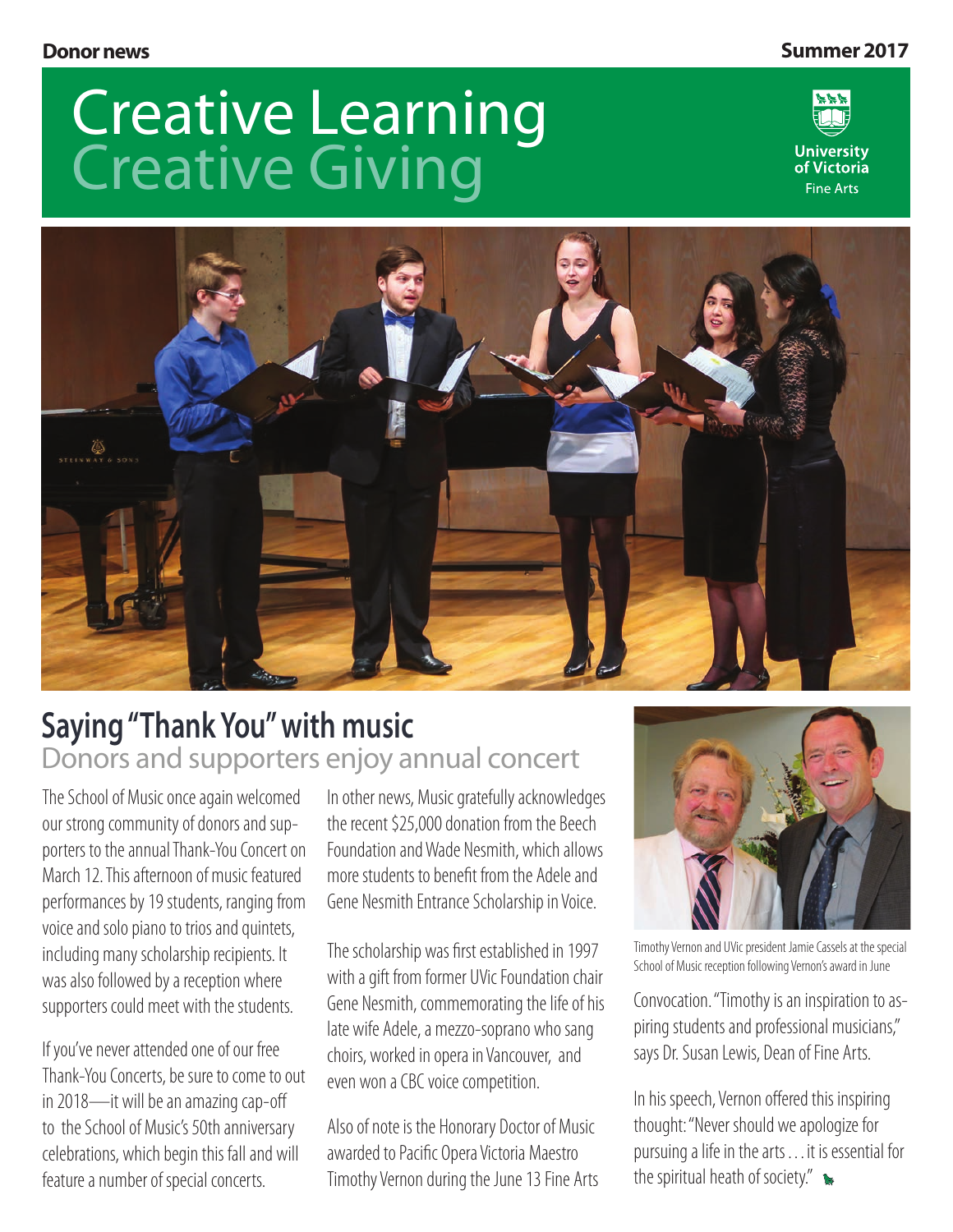

#### **Always learning through looking**

The Department Art History & Visual Studies marked its 50th anniversary in 2016/17 with the special faculty exhibit *Learning Through Looking* at UVic's Legacy Maltwood Gallery, as well as a series of guest speakers and public events. It also made for ideal timing to mark the renewal of the Margaret Russell Graduate Internship in Curatorial Studies, awarded annually to AHVS graduate students interested in working on a research project relating to modern and contemporary art in the Pacific Northwest.



#### **Lorna Crozier poetry scholarship awarded**

Fourth year Writing/Political Science student Petter Christian Ness was recently announced as the inaugural recipient of the endowed Lorna Crozier Scholarship. "It is a great honour to receive such an award in what is, strictly speaking, my second language," says Ness, originally from Norway. "I consider it a peak personal achievement, and a notch in my belt that I will carry with pride for the remainder of my education and my life." Ness met Crozier and read some of his poems at the Writing department's annual Reading Night this year.

#### **Alumna author creates new award**

Writing alumna and author Sarah de Leeuw (*Where it Hurts*) has created the new Skeena Scholarship in Creative Writing, awarded annually to an academically outstanding undergraduate student entering their third or fourth year as a Writing BFA, who has a focus in creative nonfiction or poetry. The award benefits both women (or women-identifying) and Indigenous students who have spent the majority of their lives in either a rural northern community in BC, or a similar community elsewhere in Canada.



#### **Helping students when they need it most**

The Ian McDougall & Friends Student Assistance Fund continues to provide support to students. Established to offer assistance to Fine Arts undergraduate and graduate students (regardless of citizenship), the fund helps those with a demonstrated financial need during the academic year. "I remember rolling pennies for bus fare to get to work to get my pay cheque so I could buy food," recalls one former student. "It was a constant worry." A retired Music faculty member, McDougall well knows the struggles students can face.

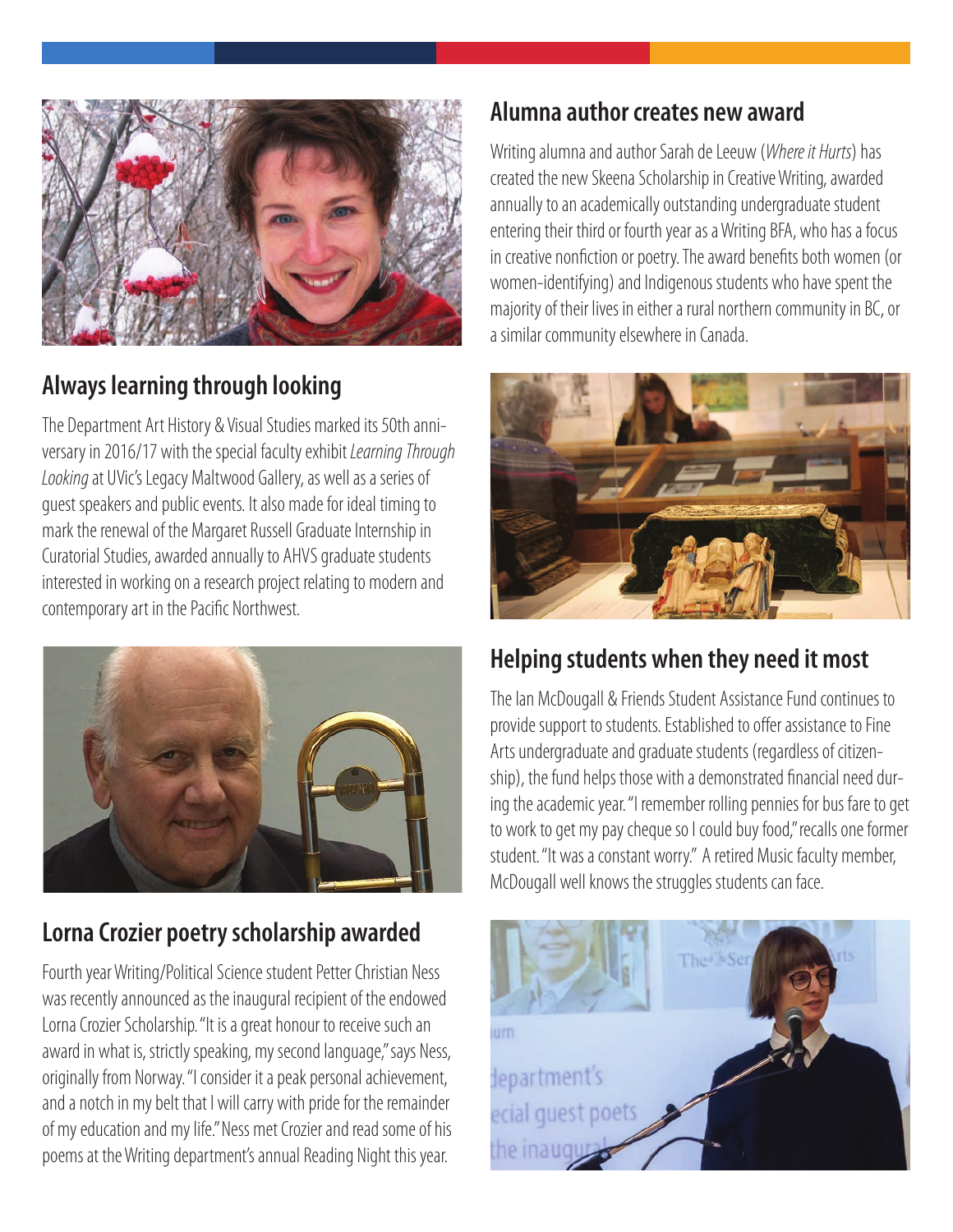

#### **50 fantastic years of Phoenix Theatre**

The Theatre department also celebrated its 50th anniversary in 2016/17 with a wide range of events and productions, as well as a gala reunion weekend that drew over 150 participants going back to the department's founding in 1966. And the timing was perfect to mark the eighth year of the Royal Victorian Fashion Society Costume Design, an annual scholarship for students specializing in costume design. Recent MFA Graham McMonagle is seen here with one of his costumes for the Phoenix production of Chekov's *Wild Honey.* 



#### **Honouring the legacy of Michael Williams**

As a tribute to the generosity of the late Michael Williams, UVic's Administrative Services Building was officially renamed in November 2016. A devoted local philanthropist, heritage property developer and patron of the arts, his transformative gift remains the single largest donation from an individual in the university's history. "It is the next generation — our students — who are the true vectors of Michael Williams' values," said Williams Legacy Chair and Art History & Visual Studies professor Carolyn Butler-Palmer at the event.

"I cannot begin to express the gratitude I possess for the funding to travel to such an inspiring and informational event." *—Abbigael, Master's candidate, Art History & Visual Studies*

"Thank you for your contribution to my studies and growth as a musician and singer . . . I truly cannot express how grateful I am."

*—Rebecca, 4th year Music student*

**"**Education is incredibly important to me, but the burden of its cost has taken a toll on myself and my family. Thanks to your kindness and generosity, I can now pursue my studies with confidence and tranquility."

 *—Sean, 1st year Writing student*

"I am honoured that you would recognize my efforts . . . because of your help, I can focus on my studies, rather than finding and managing a job."

*—Emily, 3rd year Theatre student*